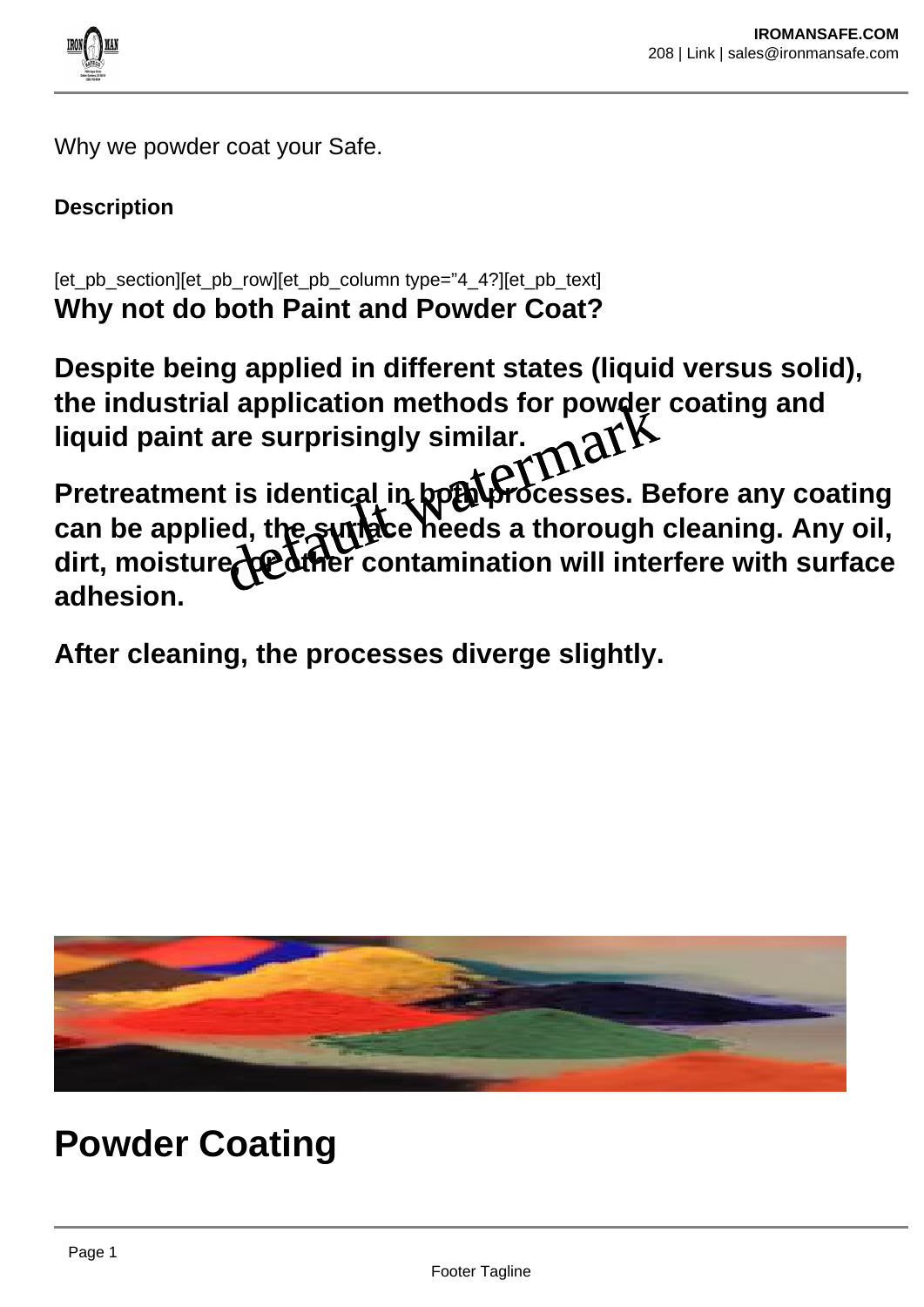

The application of powder coating relies on negatively charged dry powder being attracted to grounded metal parts For the powder coating process, dry powder is shot through an electrostatic gun on to the metal exterior. The gun gives the powder a negative charge, and the negatively charged powder is attracted to the grounded part. The attraction results in fast, even application. Once the coating reaches the desired thickness, the coated piece is placed in a curing oven, where the heated powder gels. Curing creates thermal bonds between powder particles, resulting in a smooth, hard finish. Liquid paint is dispensed in a fine spray. It is also electrostatically charged, but to much less effect. While powder coating forms even coats with almost effortless ease, liquid paint needs to be applied by highly trained experts to avoid drips or sags. Some liquid paints are air dried, while others are placed in a curing oven. It is normal for both powder coating and liquid paint to include a primer and a color coat, however, liquid paint may also include multiple color coats and a clear top coat.

In some applications, the appearance of the finished paint job is nearly as important as performance. Some textures can be attained equally well by powder coating or wet paint, but others are easier to achieve with a particular medium. Textured finishes are much easier  $\phi$  attain with powder coats. Thinner powder coats are naturally more textured, while thicker layers the smoother. It is technically possible to attain a high-gloss finish with powder coating of the sentich easier with liquid paint. We are naturally more textured finishes are much easier to att<br>the same naturally more textured, while thicker layers are<br>high-gloss finish with powder coating of the smuch easier<br> $\mathbf{ATCHING} \times \mathbf{CCT}$ <br>many sterious, but li

# **COLOR MATCHING**

Powder coating has many strengths, but liquid paint is the unequivocal winner when it comes to color matching. Custom colory of liquid paint can be mixed on-site, and with a high degree of precision, by almost any paint supplier. A blue and red pigment can be mixed to produce purple paint. In contrast, custom powder coat colors require a special production run. The color of powder coatings is determined by the plastics ground down to form it. There is no solvent in powder coating, so an attempt to blend blue and red powder will just create a blue and red speckle pattern. Because it is hard to color match, powder coating is usually produced in large batches of standard colors. Custom orders are possible, but more time consuming and expensive than color matching with wet paint.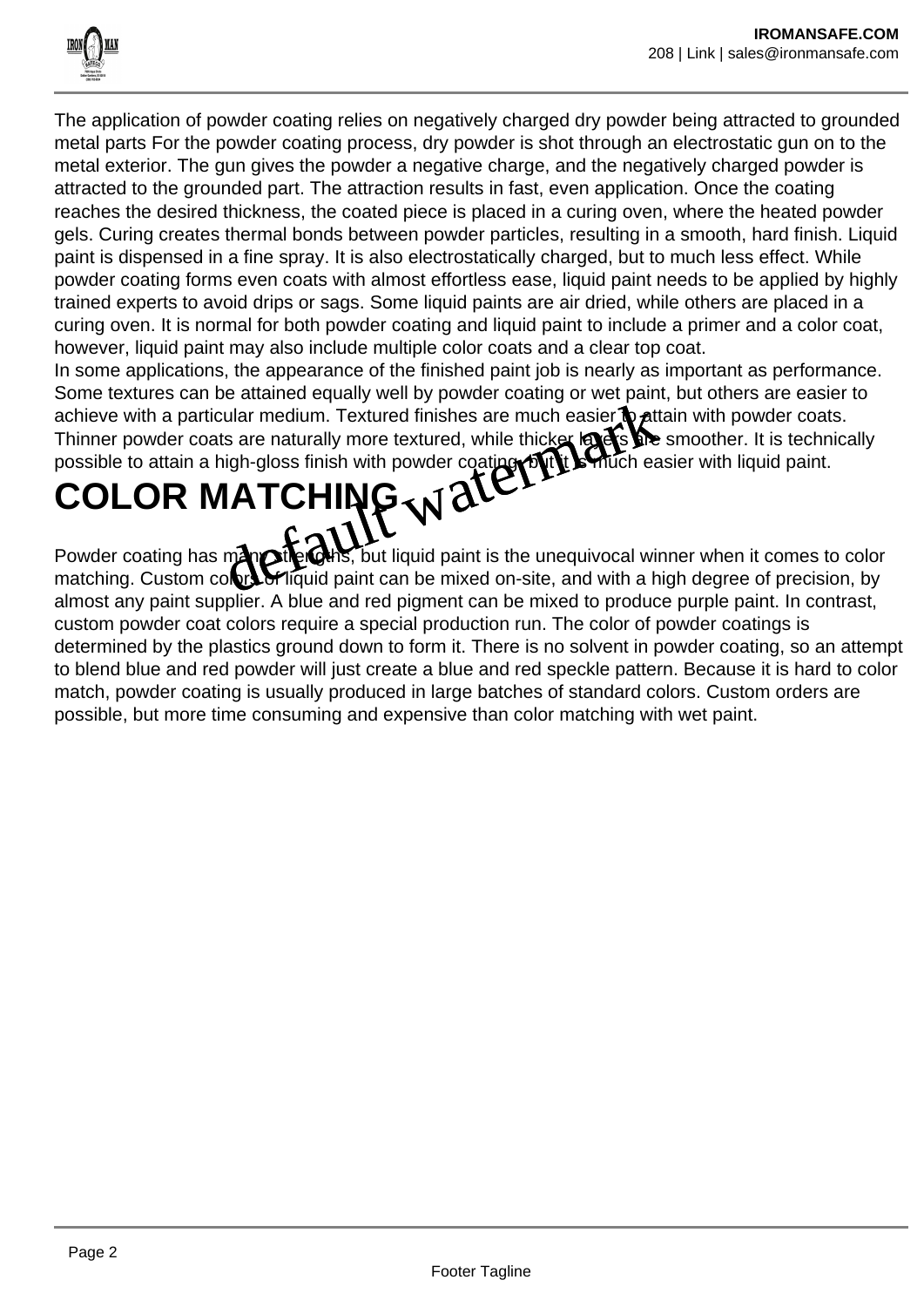

is damaged by scratching or chipping, it ceases to function as an effective barrier. Powder coating provides better performance than wet paint—it is more resistant to chipping, scratching, and other wear because of the thermal bonding it undergoes during curing, and because it can be applied in much thicker layers. This performance is especially important for outdoor products, like [bollards](https://www.reliance-foundry.com/bollard) and [bike](https://www.reliance-foundry.com/bike-parking/bike-racks)  [racks.](https://www.reliance-foundry.com/bike-parking/bike-racks) In addition to its physical toughness, powder coating provides superior color retention. Long term exposure to moisture, sunlight, and heat breaks down the resins found in both paint and powder coating. This process, known as chalking, causes resin and pigment particles to lose adhesion. Affected particles form a chalk-like layer on the coating surface. The early stages of chalking merely give the coating a faded appearance, but severe chalking will eventually erode the coating enough to compromise surface protection. The rate of chalking depends on the resiliency of the resin. Polyester based powder coatings are frequently used as top coats due to their exceptional chalk resistance. HEALTH & SAFETY

Although not extensive as liquid paint, powder coating presents a wide selection of colors to choose from Powder coating isn't just more durable than liquid paint—it is also safer to store and apply. Liquid paint is hazardous for several reasons. First of all, it's flammable. Careless storage can easily lead to a dangerous chemical fire. Wet paint is also a health hazard to the operators that work with it. Wet paint emits volatile organic compounds (VOCs). Long term exposure to VOCs, especially in enclosed spaces, causes respiratory irritation and compounding health problems. VOCs are also a major source of industrial pollution. Because powder coatings don't contain any fluids to evaporate, they don't emit any VOCs, and are completely free of the associate health and safety risks. COST

First, powder coatings have a much better utilization rate. Unlike liquid paint, powder can be collected and reused. Approximately 70% of paint is lost to overspray during application, while material loss of powder coating can be kept under 5%. Because it is more hazardous, wet paint requires more